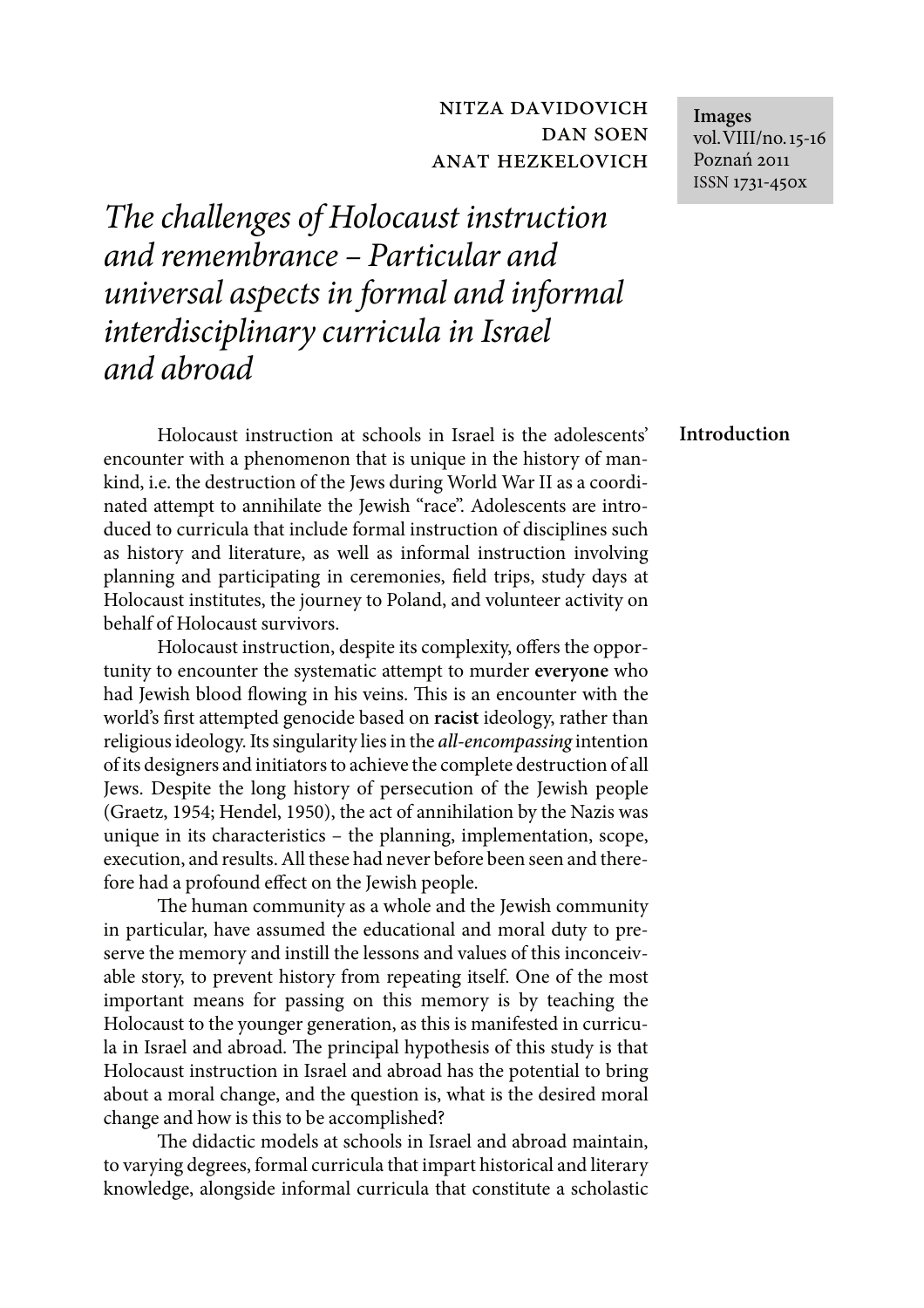platform ranging around a central theme. This theme can range around a broad axis of possibilities, placing an emphasis on various aspects of the events: behavioral-cognitive, emotional, and moral. The various emphases can contribute differently to the shaping and structuring of national-Jewish values on the one hand, and universal values on the other, in the study of the Holocaust.

Each of these moral emphases has its own justifications. From a national perspective, the Holocaust was, first and foremost, the Holocaust of the Jews of Europe, where every Jew was a target of extermination. In the words of Rabbi Lau: "Not all the victims were Jews, but all the Jews were victims."

However, from a universal perspective, the Jews were not the only ones who were murdered: Gypsies, the disabled, Negroes, homosexuals, and opponents of the Nazis constituted approximately 50% of all the victims of the mass murder that took place in Poland. This fact turns the events of World War II into events that are not merely the outcome of racism with a religious background, but also an expression of dehumanization and intolerance of people who are different per se – either those who practice a different religion or those with physical, sexual, or cultural differences.

Holocaust instruction and remembrance in the Jewish and non-Jewish world is of major importance, since the very occurrence of these events in the enlightened western world is a testimonium paupertatis and a mark of disgrace for the modern world, which allowed this to take place, and with the initiator and perpetrator of these crimes against humanity being one of the most important and cultured countries in Europe itself. Teachers, educators, guides, and policymakers can choose where to focus the spotlight in all matters related to the lessons to be learned from these historical events: Whether to emphasize the events as a manifestation of human evil, of intolerance, of discrimination, of innate barbarism, or whether to choose to emphasize hatred of the Jews, racism and the destruction of Europe's Jewish community.

This article attempts to systematically examine the contribution of this teaching activity, including formal and informal curricula, on the formation of those selfsame national and universal values, through a comparative observation of Holocaust instruction in France versus Israel. Both countries contain two major Holocaust institutes: Yad Vashem in Israel and the Memorial de la Shoah in France. The article assesses the role of the Holocaust institutes in Holocaust instruction and its connection to the school curricula, and the different relationship between the goal, i.e. teaching the Holocaust, and the means, i.e. the journey to Poland, in the two educational systems in these countries, and closely monitors this relationship between the formal and informal programs in the curricula.

The analysis is based on in-depth interviews with policymakers and an analysis of observation sessions and documents in Israel and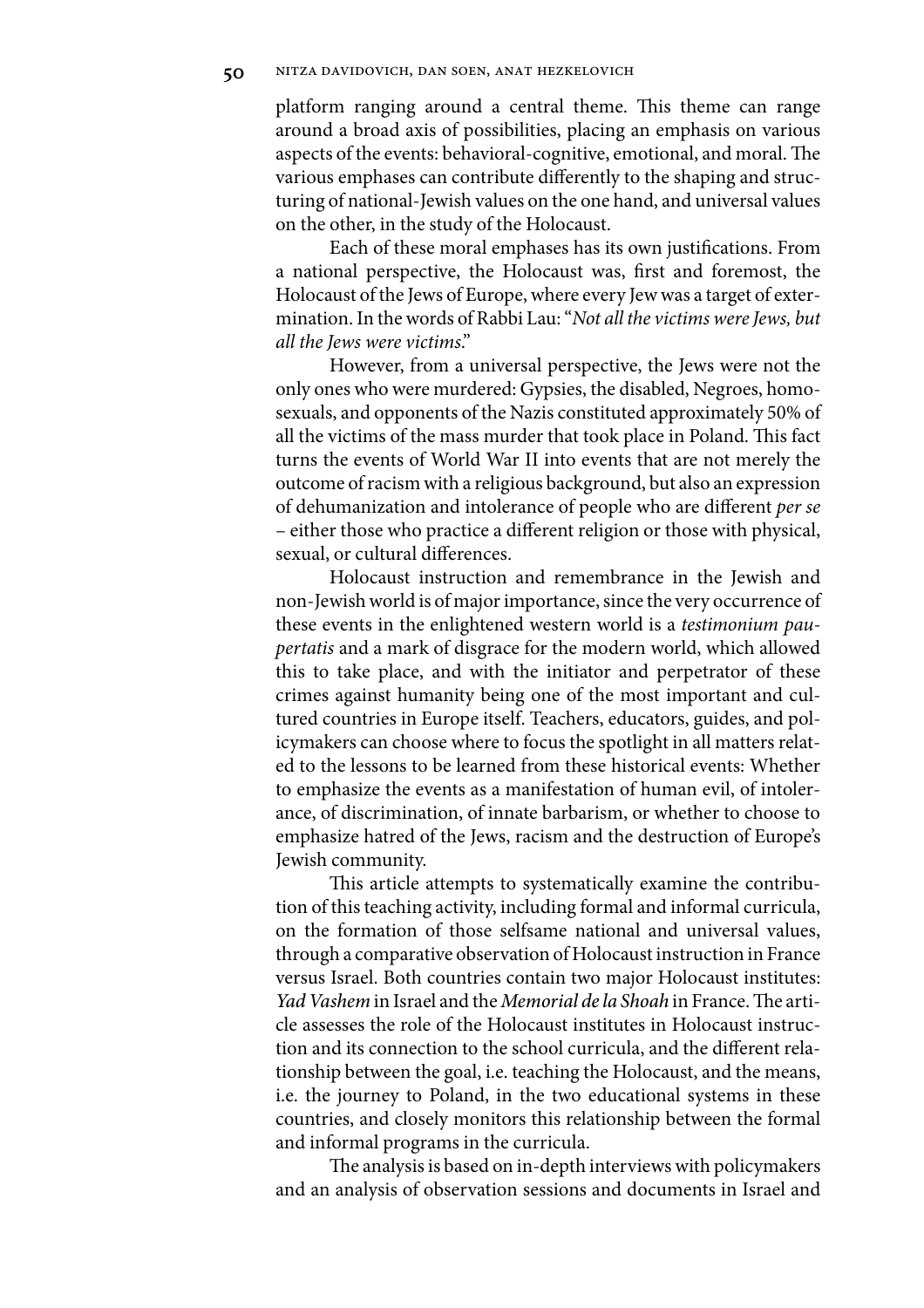France. In the context of the study questions, the article addresses the dialogue between these two sets of values in the educational discourse and in the teaching activity in the two countries, and the degree to which the national identity benefits from experiential learning by means of the journey to Poland. The article examines whether having the adolescents encounter the Valley of the Vision, which is also the Valley of the Shadow of Death, contributes to the "three-dimensionality of the memory" (Degnen, 2005) – the connection between the individual and the group and between the present and the past (Fentress & Wickman, 1992). It also explores whether this experience can lead to a deeper insight of the assets of morality and humanism, whether it enhances the insights of the nature and essentialness of democracy, the nature of racism (in all of its forms and including the dehumanization that it involves), and the obligation to oppose racism and accept the other.

World War II ended on August 15, 1945. Between 50 and 75 million people are estimated to have lost their lives during the six years of war. The whole world had to undergo a prolonged process of rehabilitation to recover from the greatest tragedy in the history of mankind. These years were devoted to recovery and rehabilitation of all that had been lost. At the time, the Holocaust was considered one of the many elements of the war, and did not receive the collective attention it deserved, neither in the world in general nor in Israel, where Holocaust survivors constituted a significant percentage of the population (Resnik, 2003). In effect, these were years when "official denial of the Diaspora" (Don-Yehiya, 1983; Grossman, 2005; Stauber, 2000) was instituted in Israel, Holocaust memories were deliberately repressed due to the association between the Diaspora and the Holocaust. Commemoration of one was perceived as commemoration of the other. Were that not enough, the Holocaust was perceived at the macro-level as a national catastrophe, to which a conspiracy of silence should be applied (Jablonka, 1998). Nascent Israel sought to eliminate traces of the Diaspora itself and its memory, and to institute a new way of life: Therefore, it also chose to eliminate the memory of the Holocaust.

Over the years, the living memories naturally disappeared and, along with the death of Holocaust survivors, there came the realization that the Jewish Holocaust may disappear from memory in the absence of formal steps to preserve it (Knoch, 2008). This understanding that collective memory can only be preserved actively led to the development of formal and informal curricula for Holocaust instruction.

The Ministry of Education's official Jewish history curriculum provides Israeli youth with a thorough and in-depth introduction to the subject of the Holocaust when they reach the age of 16. Up to that point, the subject of the Holocaust is mentioned in various other sub-

## **Holocaust instruction and remembrance in Israel**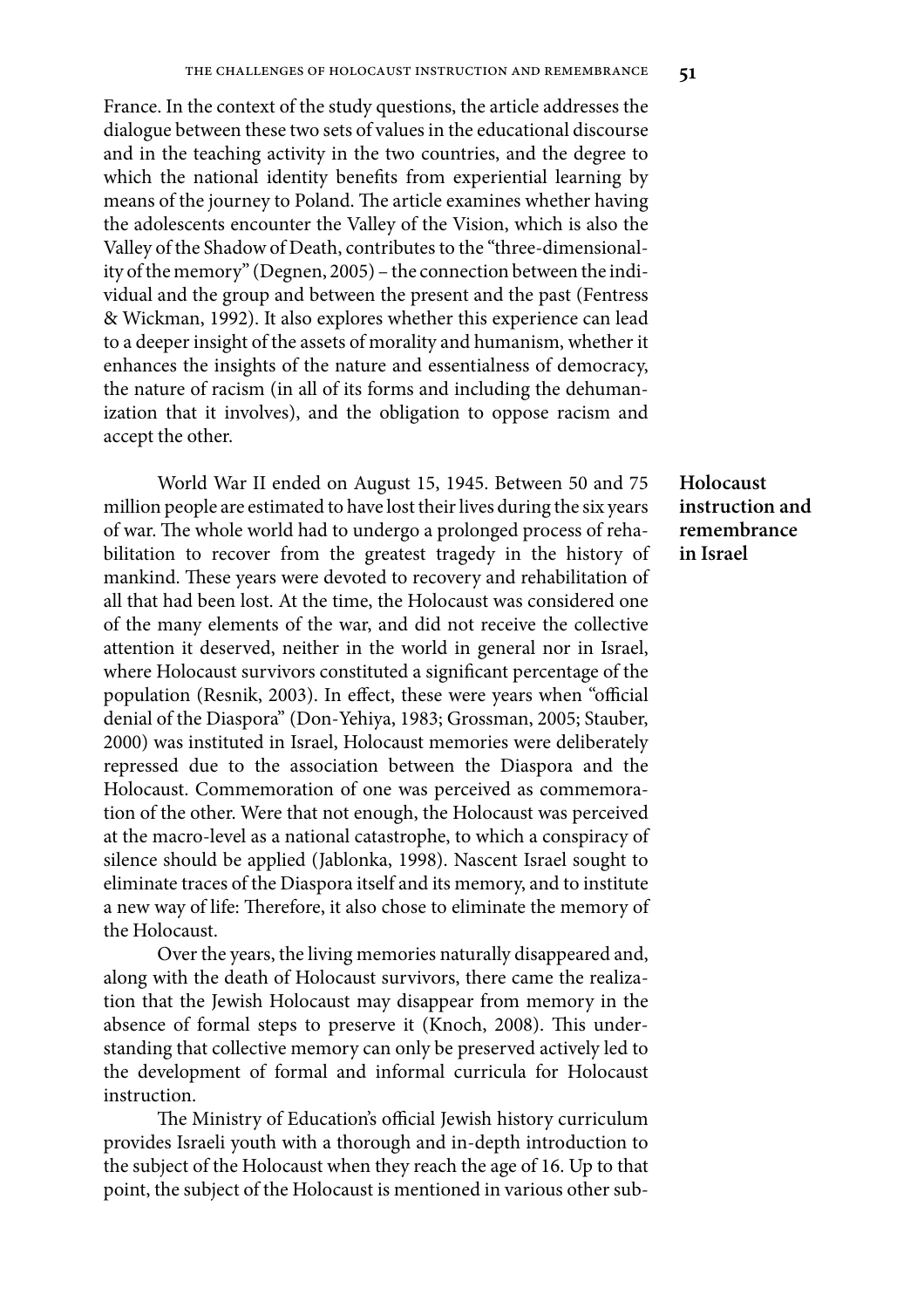jects, such as literature and civics, but this not sufficient to furnish students with in-depth knowledge.

When young people studying in the public education stream (there are three education streams in Israel: 1. Public, non-religious stream, 2. Religious stream, 3. Haredi autonomous stream) reach the 11th grade, they learn about World War II in general, and about the Final Solution in particular. The students learn about how the Nazis came to power and about the building of the totalitarian regime in Germany, the Nazi ideology, the events of the Holocaust and the steps that led to the establishment of the Jewish state. In the religious stream, 9th graders also study a unit on the main characteristics of the Holocaust from a specifically Jewish perspective.

Informal Holocaust instruction curricula are developed and administered mainly by institutes for Holocaust instruction in Israel. These institutes operate as schools of Holocaust instruction, offering a wide range of curricula. Each institute has its own agenda and each chooses the area that it stresses in its studies, and different moral emphases. The institutes developed independently and independently developed various curricula for structuring their moral, experiential, and cognitive approach to Holocaust instruction. In Israel, it was decided in 1989 that the informal curriculum should be expanded and should include an element of experiential learning that would take place on Polish soil – a pilgrimage trip to the actual sites of the memory.

The trip to Poland is made by 11th and 12th graders. It is financed by the families of the students who make the journey. The trip is part of the curriculum, but is not compulsory. Between 25% and 33% of all students participate. It is intended for studying history at first hand, and is considered a method of Holocaust instruction through experiential learning. This method makes use of the direct learning experience whose purpose is to help the learner acquire skills and values. Experiential learning addresses the learner's senses, emotions and cognition, thereby mobilizing his entire experience (Lev, 1998).

> Experiential learning is based mainly on the behavioral-cognitive approach whereby a change at the cognitive level can be triggered through the individual's experience and then further projected on the behavioral and emotional aspects of the individual's personality (Davidovich and Kendall, 2006). In order for this type of learning to take place, it must include features of active learning, cognitive and emotional processing, authenticity of subject matter (relevance for the learner), and the means for creating connective experiences (Carver, 1996).

> The curriculum for the journey to Poland is one of experiential learning activities that take place outside the school premises, with the school's teachers. It is a curriculum that makes use of informal means in order to generate learning. The journey lasts approximately eight

### **The Pilgrimage trip to Poland – Israel**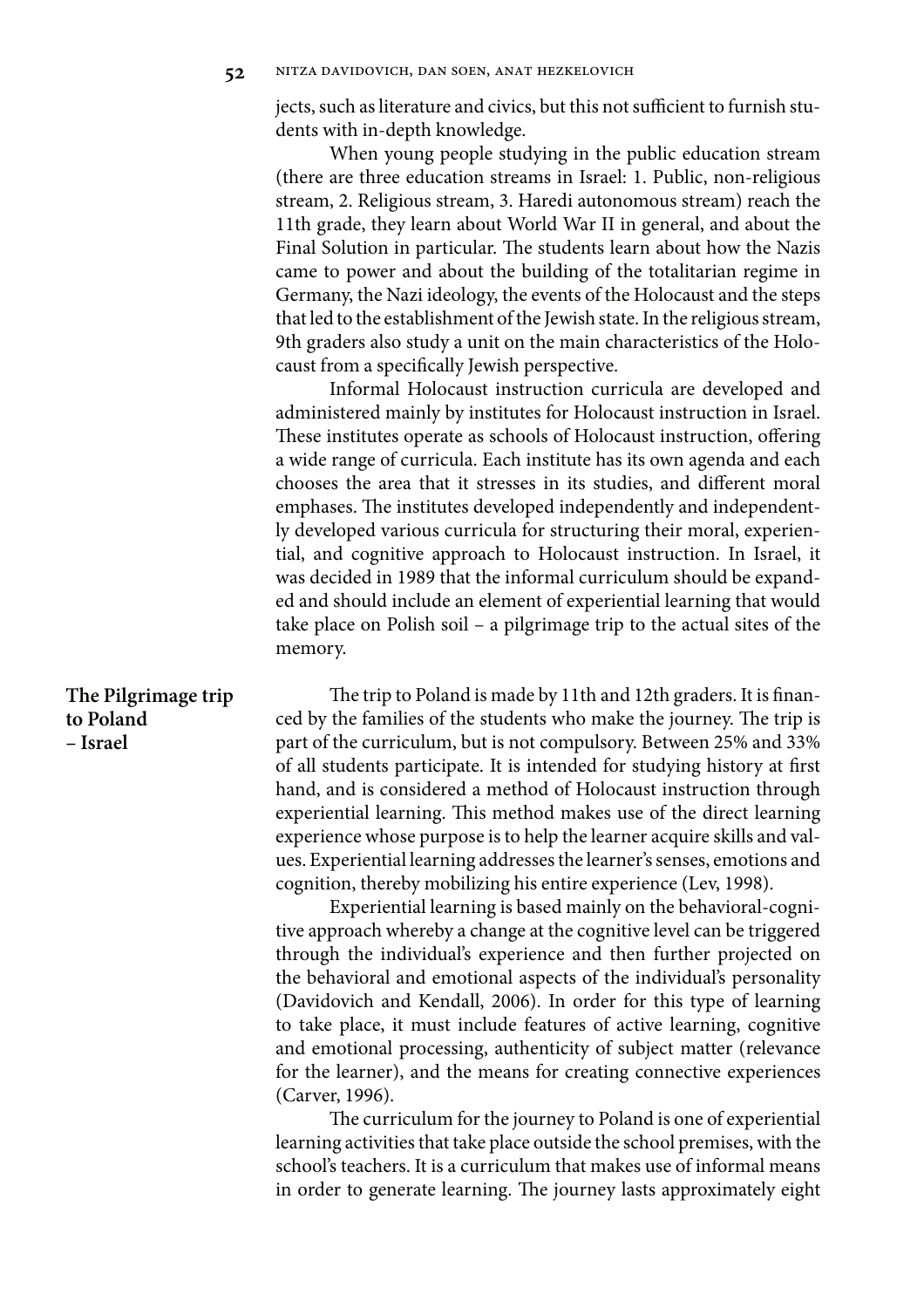intensive days, during which the students visit former Jewish communities, death camps and Polish tourist sites. The visit includes exposure to intense emotional experiences, to the horror of the Nazi regime, and to the rich culture of the Jews of Eastern Europe (Romi & Lev, 2003). The trip curriculum comprises three parts: preparation for the pilgrimage trip, the trip itself and processing after the trip. All three parts together constitute the complete trip curriculum and are almost equally important for the realization of its goals.

**Academic preparation** pertains to formal study of issues related to the topics that are addressed during the trip and the sites that are visited. This is the focused study of the subject matter, with the intention of clarifying the uniqueness of the Holocaust of the Jewish people in Europe. Learning takes place in three domains: the Jews of Poland, the Holocaust and Poland. The academic learning process focuses on a number of areas: the history of the Jews in Poland up to the period of the Nazi occupation; Poland during World War II; the highlights of the Nazi ideology and how it was implemented; the Jews of Poland during the Holocaust; Righteous Gentiles; Holocaust survivors after the war; ways of commemorating and coping with the memory of the Holocaust in Israel and Poland; Polish-Jewish relations during the period after the Holocaust; an introduction to Poland today and to relations between Israel and Poland; preparation for meetings with young people in Poland.

**Social-Emotional Preparation - This process takes place** alongside academic preparation and includes clarifying group and individual expectations; setting rules for group behavior; involvement of professionals in the preparations; holding social-emotional discussions; involvement of Holocaust study institutes in the preparations; group assignments in preparation for the journey; setting up teams and electing functionaries from among the young people; preparing a group journey booklet; preparing the parents of the students participating in the journey.

According to the instructions in the circular issued by the director general of the Ministry of Education (2009), the trip curriculum should reflect the meta-goals outlined by the Ministry of Education. These goals include acquiring knowledge of and strengthening a sense of connection to the history of the Jewish people; gaining understanding of the need for Israeli sovereignty and reinforcing the students' commitment to its ongoing existence, as well as learning universal lessons concerning democracy, human dignity and the value of life. The Ministry of Education's first and explicit requirement is for the journey curriculum to reflect all the aforementioned goals of the trip. This is the only unequivocal requirement that the curriculum contains: All the remainder are defined as recommendations typically preceded by the phrase "it is worthwhile to visit…" (Director General's

## **Preparing for the pilgrimage trip**

### **The Journey Curriculum**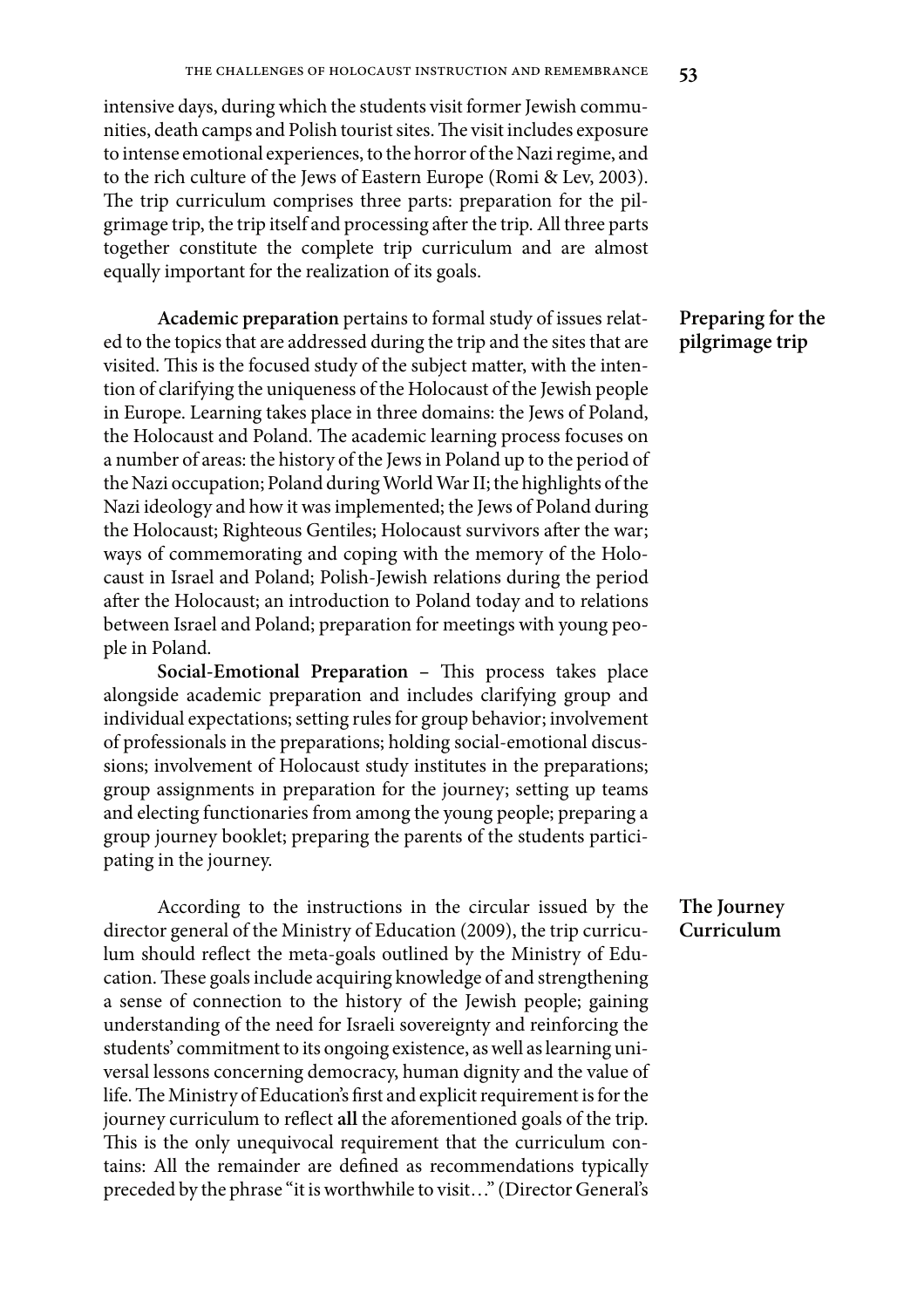Circular, 2005). For example, recommended contents that should be included in the journey are proposed. Below we review several such suggestions.

**A visit to cities and towns –** To gain knowledge and understanding of the former Jewish communities that were destroyed, visits to cities and towns such as the following are recommended: Warsaw, Kraków, Lublin, Lódz, Tykocin, Góra Kalwaria, Kazimierz Dolny, Sandomierz, Leżajsk, Lańcut, Ciche, Tarnów, Częstochowa, Wieliczka.

**Death camps –** A visit to the death camps is also a matter of choice, apart from Auschwitz, which is **compulsory**: "The site of the Auschwitz-Birkenau death camp must be included in every journey." In addition, the guides can choose to visit additional camps, such as Treblinka, Majdanek, Auschwitz-Birkenau, Plaszow, Sobibor, and Chełmno.

While visiting most of the sites is a matter of choice, holding ceremonies at selected sites is compulsory: "The journey program must include participation in ceremonies at the death camps and the recommended sites" (ibid). With regard to the educational-cultural content, evening activities are compulsory, and must include group discussions whose purpose is to help the students' process their emotional experiences and discuss issues that arise during the visit to the sites. In addition, it is recommended to also enable the participants to see a cultural performance, such as a play, movie, or concert.

For the weekend activity, the director general's circular recommends attending Sabbath eve (Friday night) prayers at the Remuh Synagogue in Krakow or at the Nozyk Synagogue in Warsaw, or Saturday morning prayers. To become familiar with contemporary Poland, the circular recommends the inclusion of meetings with Polish adolescents in various social-cultures settings: joint workshops, a joint journey, or the adoption of a community.

The program for the trip to Poland, according to Israel's educational system, is based on the compulsory components and employs several educational models of moral emphases; the elective components of the journey's program add unique features to these methodologies.

**The Return from the pilgrimage trip**

The director general's circular recommends holding a number of meetings with the students after their return, providing students with the opportunity to discuss their feelings and thoughts after their return home, and gain understanding of "how and to what extent the trip to Poland has affected their lives after the trip on the personal, familial, social and national levels." There are additional recommendations, such as encouraging the adolescents to share the story of the trip with those close to them; organizing a Poland Evening during which those who have returned from the trip present their impressions of the journey; preparing a trip booklet; integrating their expe-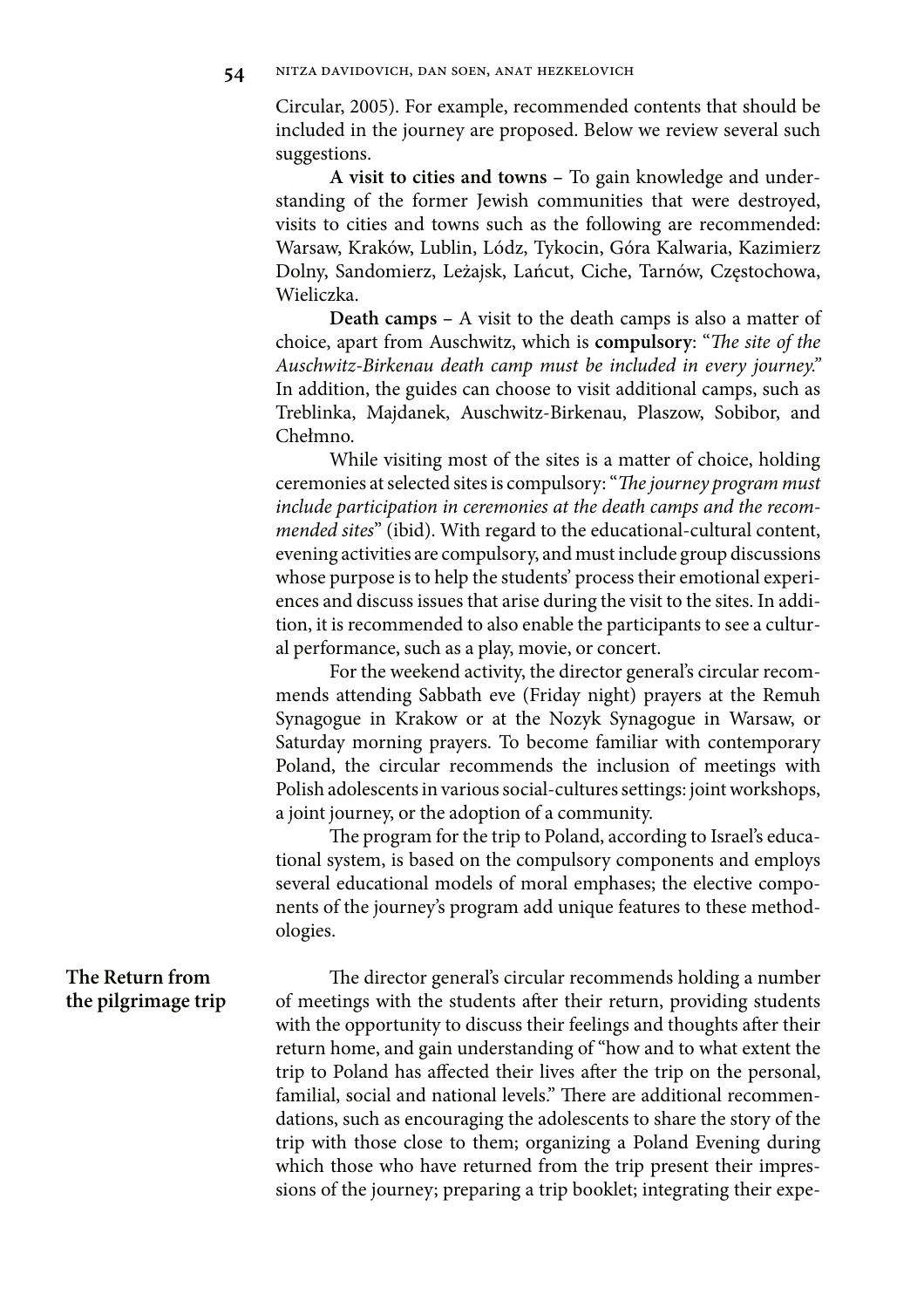riences in the regular curriculum; preparing texts; adopting communities; adopting Holocaust survivors and writing a final paper. Unfortunately, very little follow-up activity is carried out in practice (Davidovich et al, 2010).

Unlike Israel, in the rest of the world and in Europe in particular, experiential learning is performed based on different models. This generally consists of a one-day visit to a single site, with most of the attention being given to advance study. Below we describe Holocaust instruction and remembrance in France.

The need for Holocaust instruction and remembrance in France entered into the French collective consciousness many years after the war ended. Few survivors returned from the camps - less than 3,000. They wanted to tell their story, but nobody wanted to listen. Associations and organizations established after the Holocaust emphasized the role of the political victims and prisoners in the war, but disregarded its Jewish aspect. Although the Adolf Eichmann trial in Jerusalem aroused public consciousness in France, and highlighted the destruction of European Jewry, a turnaround took place only in the 1970s when appearance of numerous historical publications triggered a reassessment of all matters pertaining to the responsibility of the French nation and the French administration for the persecution, deportation, and eradication of French Jewry. Many documentary films were produced in the 1980s, including Claude Lanzman's film, Shoah [Holocaust], which heightened collective consciousness. At the same time, historical writings, works of art and exhibitions increased the French public's awareness of the Holocaust.

Politicization of the Holocaust began in the 1990s, with the call to contemplate and remember the nation's crimes: "We will remember so that this will never repeat itself" became the key phrase. Historical consciousness began to take shape as the French began to explore the question of responsibility, and if, in the past, the focus was on plans for the future, it became redirected to an exploration of the errors of the past.

Commemoration of the Holocaust reached a turning point. Politics began using it in order to define a national common denominator and a common national plan, turning the Holocaust into a model that was relevant for other persecuted peoples in the twentieth century. In 1993, after a prolonged debate, Francois Mitterrand - then president of the republic - decided on an official day of commemoration against racist persecution.

Nevertheless, despite the state's official efforts, France has not yet managed to afford the Holocaust a place in history and in the collective memory of the French. In the year 2000, the French government decided on another step intended to reinforce the memory – the declaration of an annual day of Holocaust remembrance at schools. In 2005, reflecting the continuing trend of commemoration, the Me**Holocaust instruction and remembrance – in France**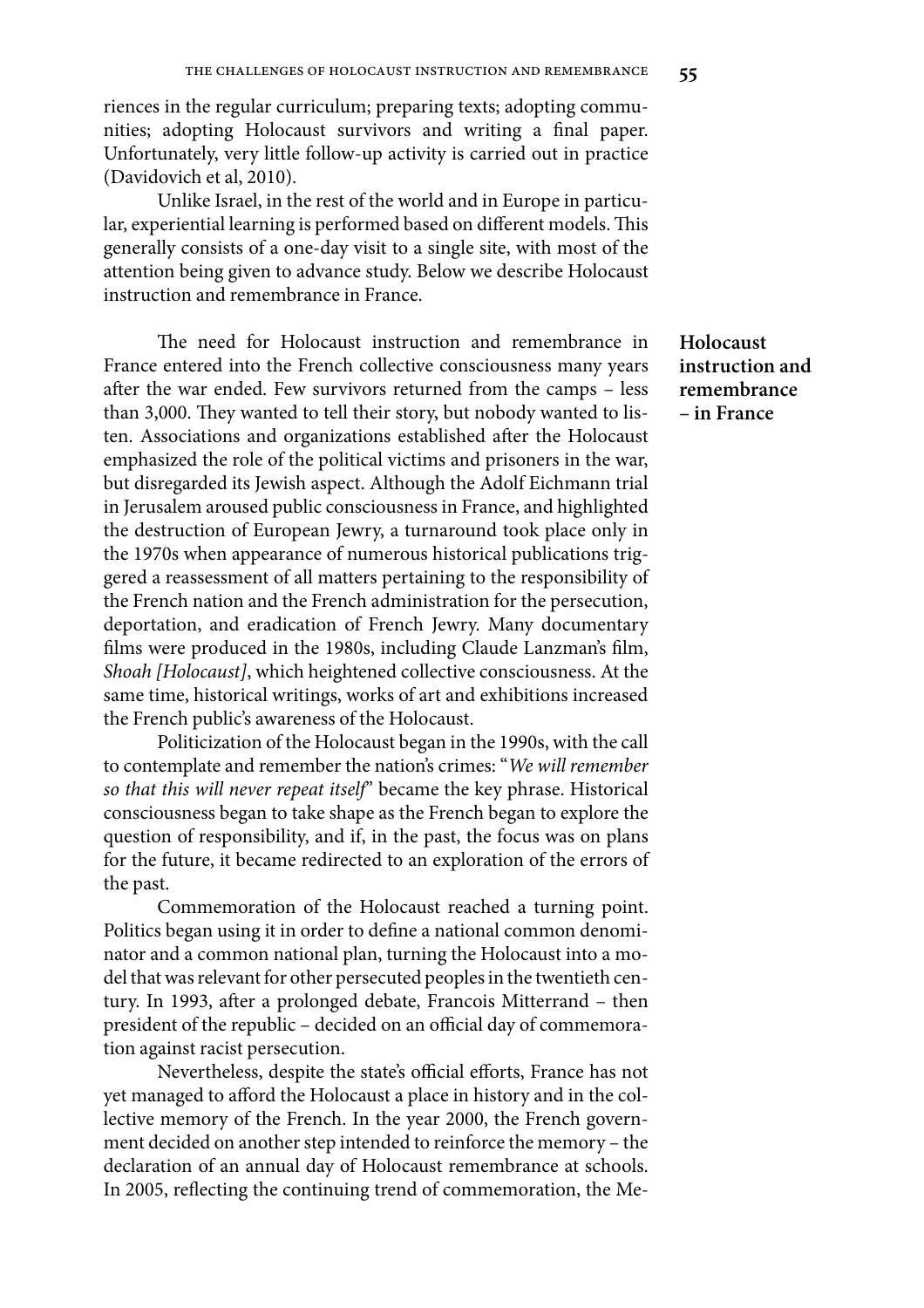morial Holocaust Institute and Museum was inaugurated in Paris. It is the largest of its kind on the continent.

At the formal curriculum level, the subject of World War II first appeared in France history textbooks 17 years after the war ended. Textbooks that discussed the war placed varying emphasis on the Holocaust, according to each author's position. Some textbooks, discussed the reasons for the war at length, and addressed the question of the Final Solution. These topics were completely absent in others, such as Fernand Braudel's important textbook (Belin, 1963) which, apart from one sentence in the chapter on the results of the war, made no mention of the Holocaust of European Jewry.

Today, following the series of changes discussed above, teaching and studying the Holocaust are a compulsory part of the curriculum at junior high schools and at high schools in particular. To fit the changing spirits of the times, the curricula have undergone many upheavals and changes, but by now they have stabilized to the point of presenting a certain degree of ostensible normalization, firmly establishing Holocaust instruction in the official curricula. The topic of the annihilation of the Jews is rooted in the official intent; history and geography elementary to high school curricula, with the aim of creating "recognition of the Holocaust within the school" (Boissy, p. 15). On the other hand, the goal of the current curricula is to give the annihilation and destruction of Europe Jewry the attention that they deserve, with due consideration to research studies, recent findings, and historical developments. This means that Holocaust instruction necessarily evokes moral issues pertaining to civics and philosophy, and demands that educators develop and fine-tune specific tools for thinking about such issues and questions (Born, 1993).

To prevent these issues from establishing themselves as "ordinary" parts of the curriculum, much of the engagement in such topics took place in informal and less established settings: university summer schools, seminars and training journeys, which have become part of the established system of the Ministry of Education. A study conducted by the INRP (Institut National de Recherche Pédagogique) found that while Holocaust instruction is becoming an established part of the curricula, efforts are invested to ensure that instruction and the pedagogical tools used are not banal or shallow: This goal is accomplished through the extensive use of informal tools.

Boissy (2007) claims that this approach manages to attract students by paving the way for many extensive projects beyond the accepted and official course of study. This approach calls for interdisciplinary projects performed jointly by students in different classes, different schools, and even different countries. Here lies its attraction for the students, since it leads to the dissolution of the narrow school frameworks and the banal curricula, and becomes a means for linking historical knowledge with philosophical, anthropological, sociological, and political knowledge, and also linking moral and civil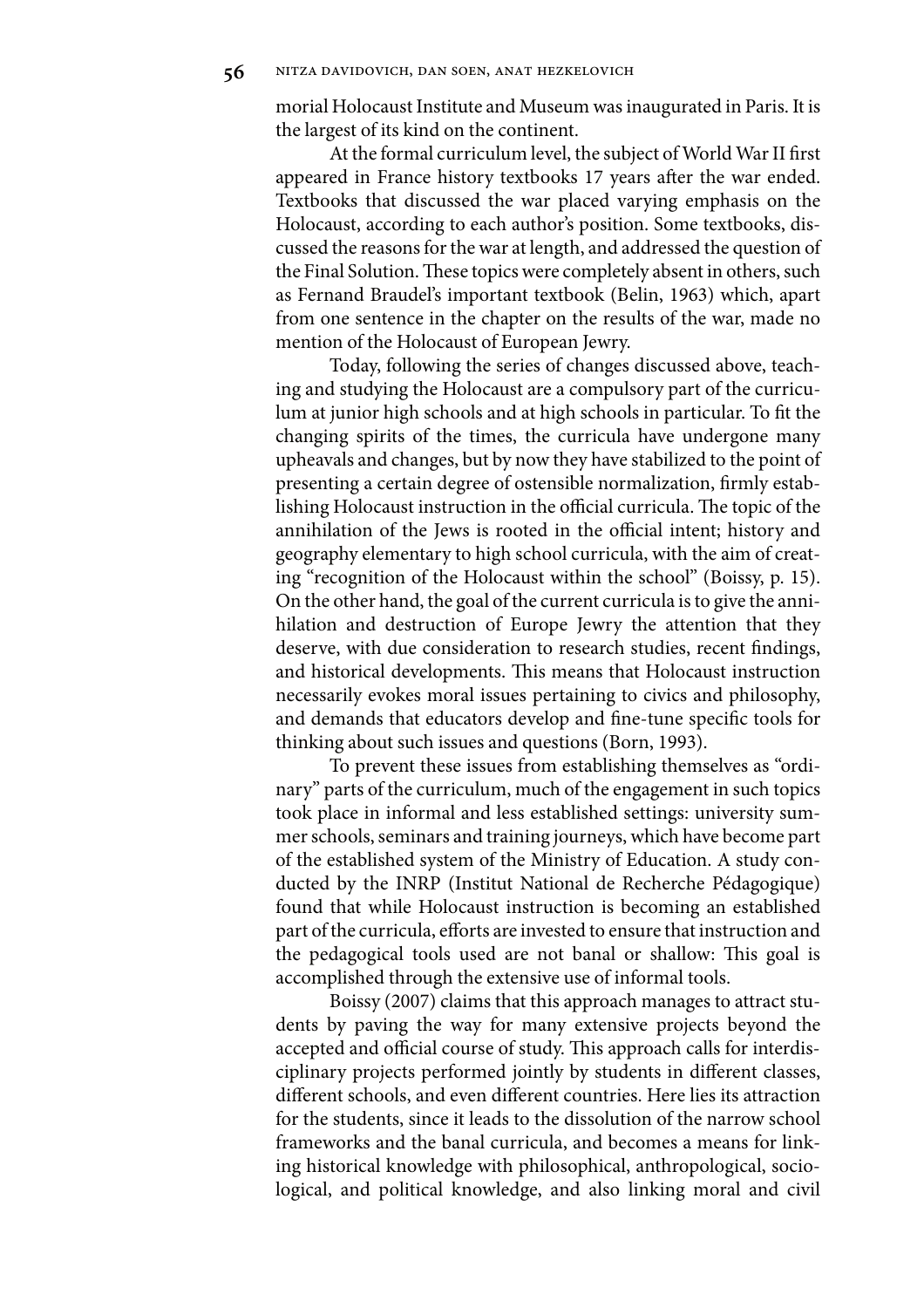questions through a study of the process that led to that selfsame absolute evil. According to Boissy, touching on the subject enables the rediscovery of the various topics that are typically limited in the school framework: This allows "unifying the various human disciplines for an educational purpose; creative thinking, with civics education constituting the key word" (ibid, p. 14). As part of this multidisciplinary approach, the French began to institute a model of the trip to Poland.

The school trip from France to Poland is under the exclusive auspices of the French Holocaust Institute - The Memorial. This organization has assumed the task of expanding the Holocaust learning experience to Polish soil, as part of the informal teaching method that aims to avoid making the memory a mundane one. The journey to Poland is based on a one-day journey model, with students visiting a single commemorative site – Auschwitz-Birkenau. The journey always takes place between November and March, in order for students to experience the freezing gray weather of the city, as it prevailed in the camp most of the time. Instruction on the camp premises lasts approximately six hours, and the remainder takes place on the buses.

Eleventh and twelfth graders go on the trips (due to an overlapping of the formal curriculum), which is an integral part of the curriculum. In the schools that choose to make the trip, the trip is intended for everyone, but participation is not compulsory. Nevertheless, 90% of students choose to take part in the trip, with the remainder attending school as usual. According to the figures, the trip is made by between 2,500 and 3,000 students each year. Hence, the number of students who make the trip to Poland from France is far lower than the number of students who make the trip from Israel to Poland. The entire trip is financed by the Paris Fondation de la Shoah organization and the French Ministry of Education, which makes economic considerations regarding the journey irrelevant.

In the initial years of the project, emphasis was placed mainly on the visit itself, but experience showed that without suitable preparation, considerable time must be devoted to disciplinary problems and to establishing the significance of the site. In addition, for many years the journeys were criticized on the grounds that they are unnecessary and do not contribute to the adolescents. In 2004, the Memorial decided on a methodological change in all matters pertaining to the journey to Poland, and shifted the center of gravity from the trip itself to the preparations for the trip, and an emphasis on historical work and developing students' motivation.

Preparation for the trip takes place in the framework of the Memorial Institute, with students from all over France coming to the museum, where they visit an exhibition, take part in conversations and discussions with the pedagogical staff, participate in workshops and visit the Drancy camp near Paris. The visit to the Memorial is

## **The trip to from France to Poland**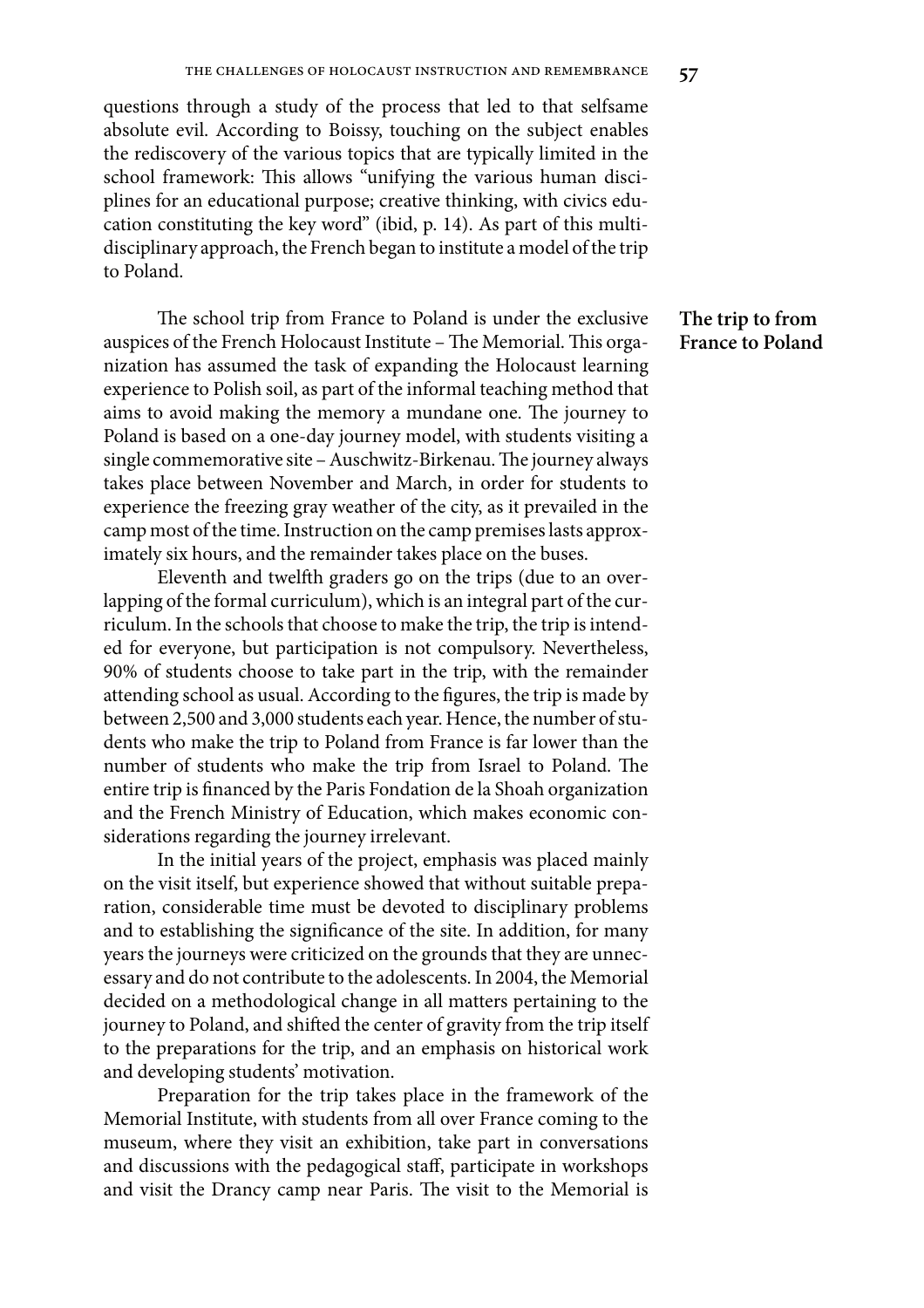compulsory, and is also subsidized for all students. In addition to the study day at the Memorial, students must spend a number of hours studying the history of the subject before going on the journey. In cases where the school is unable to visit the Memorial, the Institute sends pedagogical representatives to the school.

As part of the preparation for the trip and during the journey as well, emphasis is on historical facts, and the overall crimes of the Reich are addressed. Both the singularity of the Holocaust as a holocaust of the Jews of Europe, and its universal aspects are addressed. The declared goals of the journey are to teach the Holocaust as representative of the mindset of a modern, bureaucratic, industrial society that harnessed modernity in service of mass murder. On the day of the journey, an attempt is made to discuss all the material that was covered throughout the year.

The guide and the person bearing witness are essential in realizing this mission. The content of the trip itself is determined by the French Ministry of Education. Universality is presented in that this is annihilation that is the result of racism and anti-Semitism. Mankind per se is the topic. The Memorial has declared that its agenda does not include dealing with values but rather presenting the facts and leaving the rest to students' discretion. As a result, the emphasis is mainly on the historical aspects of the events, and the goal is to eradicate students' ignorance. After the journey, follow-up work is performed by the school teachers, who are given the task of reinforcing the knowledge through written texts, oral presentations, or visual images.

It is claimed that a one-day journey misses the mark, to some extent, since it is a "violent" journey: "The students get up early, leave beautiful Paris, find themselves in the cold in Auschwitz for a few hours, and then return to their beautiful and tranquil environment," (Dominique Trimbur, representative of the Fondation de la Shoa). The Memorial refutes these claims, explaining that the journey is merely the climax of an extended learning process, and the effectiveness of this process is what determines the significance of the journey.

**The pilgrimage trip to Poland and Holocaust instruction: Israel and France** 

A comprehensive evaluation study conducted in Israel (Davidovich et al., 2010) found that the trips to Poland can be classified according to various methodical models. A methodical model of a trip reflects the basic form and content that the journey assumes. The trip may take place in diverse settings, each setting has its own educational and moral objectives and, therefore, each setting has a unique model for implementation of experiential learning. The models differ in their form ("how") and in their content ("content"), since they reflect specific goals. At the "how" level, one can point to differences in the organizational models of the journey in France and Israel, which differ from one another in organizational deployment, in the number of participating students, the time framework, the route, and the funding. Figure 1 depicts the differences.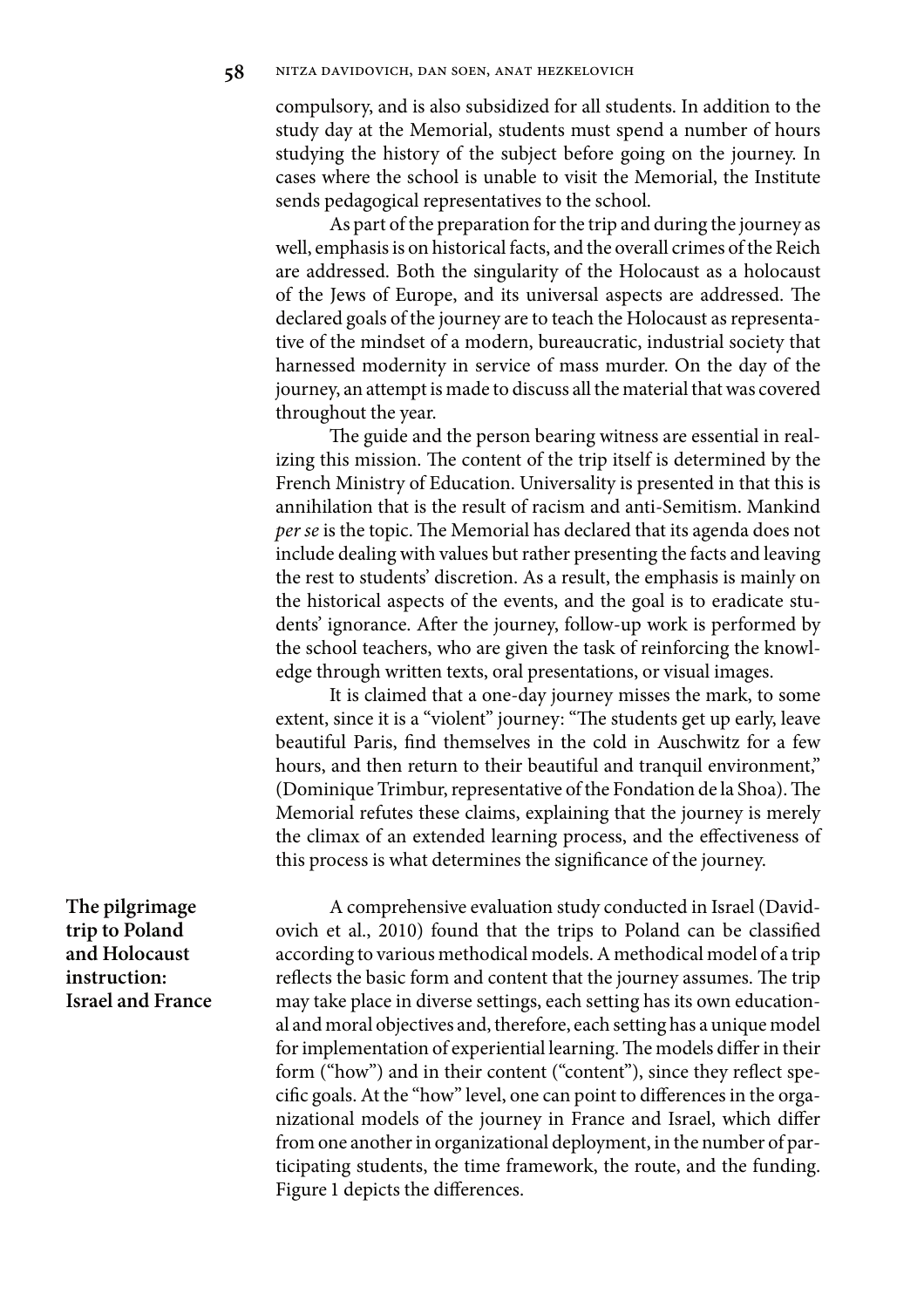#### the challenges of holocaust instruction and remembrance **59**

| <b>Israel</b>                                                                | France                                                                                     |  |
|------------------------------------------------------------------------------|--------------------------------------------------------------------------------------------|--|
| State and independent delegations                                            | Independent delegations                                                                    |  |
| Students pay \$1,200 for the trip                                            | Token fee – trips are funded by the Ministry of<br>Education and the Fondation de la Shoah |  |
| Eight-day trip                                                               | One-day journey                                                                            |  |
| 80% of schools participate in the journeys                                   | All schools have the option of participating in the trips <sup>*</sup>                     |  |
| 25% of <i>all</i> students go on the journey                                 | 90% of students in the participating schools go on<br>the trips                            |  |
| The trips are operated by private organizations                              | The trips are operated by the Memorial de la Shoah                                         |  |
| Visit to a wide variety of sites: death camps, ghettos,<br>Jewish cemeteries | Visit to Auschwitz-Birkenau only                                                           |  |

**\* Note:** In France – potentially, anyone can participate in the trip, but it is a matter of personal choice since participation is not compulsory. School participation depends on approval of the pedagogical project submitted to the Memorial or to the Fondation. The trips are also operated by the Fondation. This study is based on data on trips organized by the Memorial, which operates the majority of the journeys.

Figure 1: Organizational Model of the Journey: France – Israel

The different organizational models are also a manifestation of different worldviews at the programmatic level. In Israel, considerable importance is attached to the moral and emotional aspect of the journey, while in France a deliberate attempt is made to avoid these issues by focusing on purely historical facts. In Israel, Zionist and Jewish topics are the dominant contents of instruction, while the universal aspect is of secondary importance (Davidovich et al, 2010). In contrast, in France the universal values are paramount, with the uniqueness of the Holocaust being downplayed (see study by the French Foundation for the Commemoration of the Holocaust, 2005).

One can learn about the importance and sanctification of universality from the recently publicized affair entitled Dreyfus 2010. Catherine Pederzoli, a Jewish history teacher at a school in the city of Nancy, France, was suspended on charges of breaching the principle of secularism ("laicity"). The school superintendents from the Ministry of Education who wrote the report against Pederzoli noted that the teacher used the word "Shoah" many times when talking to them, but used the word term "genocide," which is more "neutral and legal," only twice. The superintendents reached the conclusion that, through her behavior, Pederzoli had breached "her commitment to neutrality and to the secular principle," i.e. the principle of separation of church and state. The superintendents further claimed that the teacher invested too much time in organizing trips for the study of Jewish history in Central Europe; they were concerned that such efforts would be at the expense of other parts of the curriculum (Haaretz, 2010).

A comparison of the content-related aspects in the two countries shows that the organizational model is, to a great extent, the result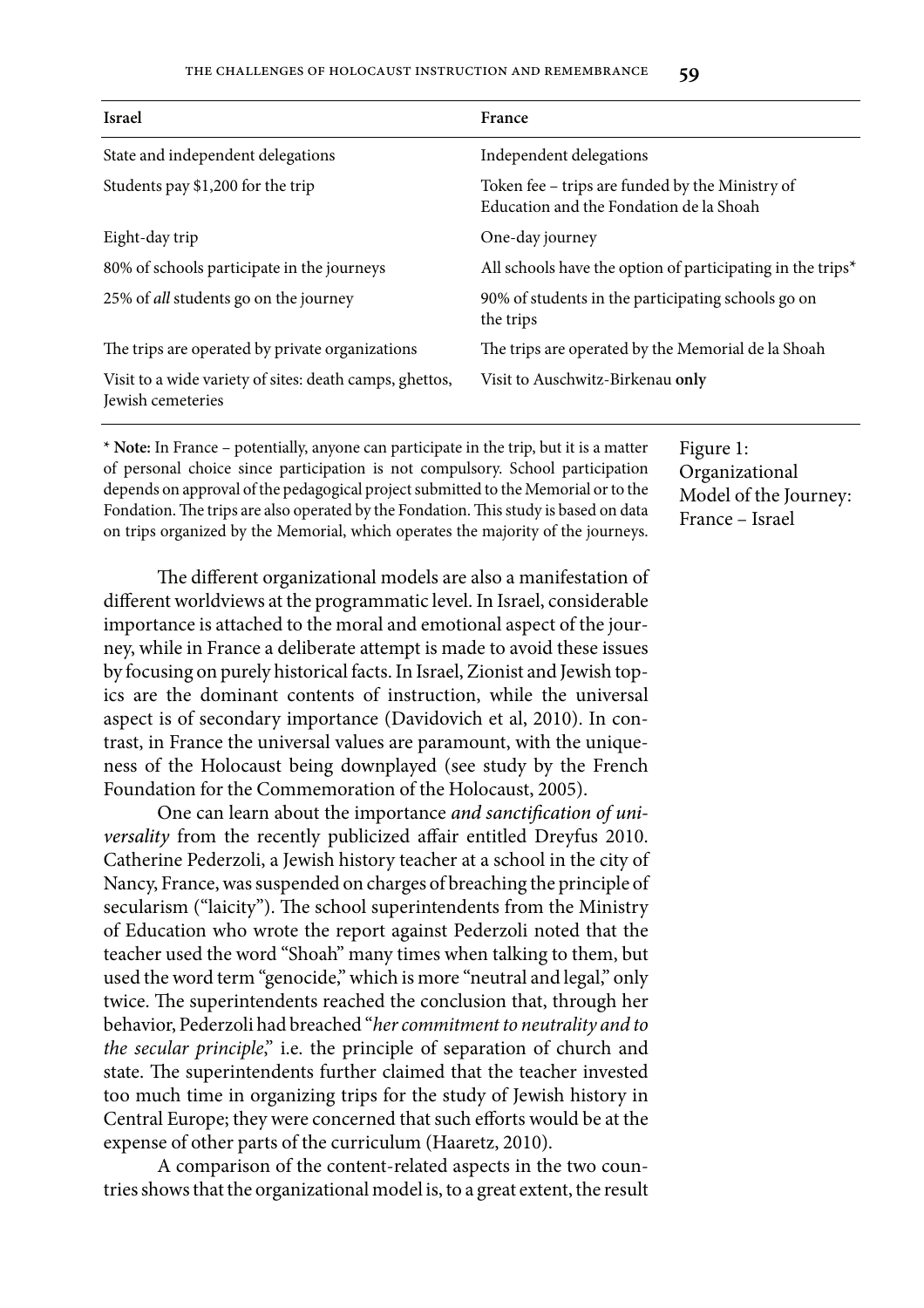of integral content-related aspects of the journey and Holocaust instruction as a whole (Figure 2).

| <b>Israel</b>                                                                                                                                                                                               | France                                                                                                                                  |  |
|-------------------------------------------------------------------------------------------------------------------------------------------------------------------------------------------------------------|-----------------------------------------------------------------------------------------------------------------------------------------|--|
| Formal instruction: teaching the Holocaust in<br>eleventh and twelfth grade history classes                                                                                                                 | Formal instruction: teaching the Holocaust in eleventh<br>and twelfth grade history classes; teaching in<br>a multidisciplinary setting |  |
| Informal instruction: 80% of students visit the<br>Holocaust institutes                                                                                                                                     | Informal instruction: a visit to the Holocaust institutes<br>is compulsory for all students                                             |  |
| Preparation only for those going on the trip                                                                                                                                                                | All student prepare for the trip                                                                                                        |  |
| There is no follow-up after students return from<br>the journey                                                                                                                                             | Further processing with the teachers after the journey                                                                                  |  |
| Intensifying the emotions with ceremonies and<br>group discussions in the evenings                                                                                                                          | Refraining from dealing with emotions                                                                                                   |  |
| Emphasizing Zionist and Jewish values by presenting<br>the culture of the communities that were destroyed,<br>visits to cemeteries, bearing the national flags and<br>reading prayers at the memorial sites | Refraining from dealing with values by emphasizing<br>the historical facts                                                              |  |

Figure 2: Comparison Holocaust curricula: France – Israel

A comparison of the content-related and organizational model of the experiential curricula in Israel and France underlines the substantive differences that separate these two educational systems' although both make use of experiential learning to promote a broader agenda that is outlined by policymakers. It is clear that the different curricula attach different importance to the trip. In Israel, the journey is long, complex and intensive, and includes a tight and busy schedule of sites and assignments. The length and depth of the trips are indicative of the scope of expectations from this learning experience. In contrast, in France the trip is brief, and is perceived as the climax of a prolonged learning process.

Each of the models has its advantages and disadvantages. The extended model allows students to process the experience, and exposes them to the various and diverse aspects of the annihilation. Within a longer timeframe and through visits to a large number of sites, students gain several perspectives, and are exposed to both the universal and the particular implications of the Holocaust. The disadvantages of the model are its financial costs, as well as its logistical demands, as a result of which participation is relatively limited.

The concise model, in contrast, when accompanied by intensive preparation, presents a symbol of the Holocaust, and no more. Within this model, the learning experience is directed to a single place which is largely similar to other death camps. Due to its rigid structure, the concise model allows all students to make the journey as a single group, requiring little bureaucracy and limited resources. Contrary to the traditional perception that a longer stay in the site of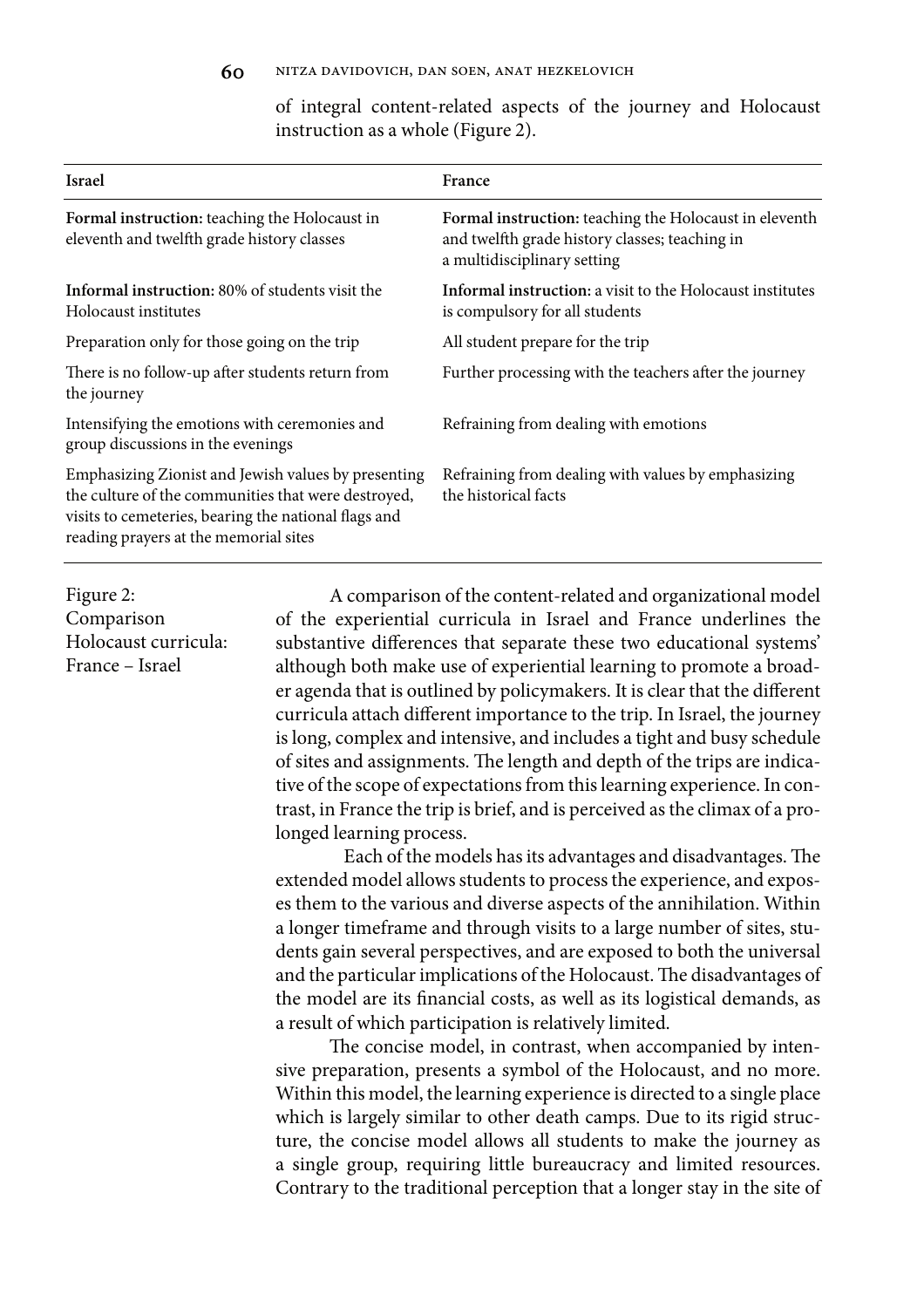learning is more effective, studies show that the foundation rather than the length of the journey is the decisive factor that determines effectiveness of the learning process (Davidovich et al, 2010). Hence eight days are not necessarily more effective than one day: The difference lies in the intensity and depth of learning that takes place before and after the journey. This approach does not sit well with the practical method adopted by schools in Israel, which attributes great significance to the journey's transformative effect and its role as a generator of change.

The trips to Poland, from the outset, have been the subject of stormy disputes in both Israel and France. In Israel, supporters of the trips claim that the journey has many advantages: it provides students' with tools to cope with the emotional and cognitive aspects of the Holocaust; strengthens students' identification with the State of Israel, with its democratic identity, and strengthens their sensitivity to human rights; strengthens their sense of national heritage and universal values; strengthens their understanding of the importance of an independent Jewish state, and provides students with an opportunity "to touch" the Holocaust.

On the other hand, the opponents claim that the pilgrimage trip has disadvantages in various areas. From a social standpoint, inequalities are created by the high cost of the journey (\$1,200 per participant), which means that participation is not universal, and delegations comprise students from a specific socioeconomic stratum. It has also been claimed that the trip has become a type of warped pilgrimage that includes bizarre worship of kitsch and death. The trip, which is designed to be educational, is becoming a team-building experience, a sort of youth road trip which is inconsistent with the official goals of the journey. In addition, the emphasis in the trips is placed on destruction, with very little attention being paid to the tremendous wealth of life, culture and activities that took place in the thousand years of Eastern European Jewry's existence. Critics of the trips also make claims against its declared goals, on the grounds that these are tainted with a nationalist-religious political agenda that preaches isolation and xenophobia, and neglects the humanist-universal aspects of the lessons to be learned from the Holocaust.

In France, too, there is a dispute on the need for the one-day journey to the scenes of the Holocaust. The supporters claim that the trip brings the students closer to the values which they wish to impart to their students, allows students to put things in perspective, and gives them a sense of the killing that took place. The opponents, on the other hand, claim that there is too much preoccupation with the Holocaust, and the journeys are exploited as a means of propaganda that does not promote the interests of the French nation.

The two models together teach us about the inseparable connection between the goals and the means. The French model represents a direct continuation of the concrete approach to teaching the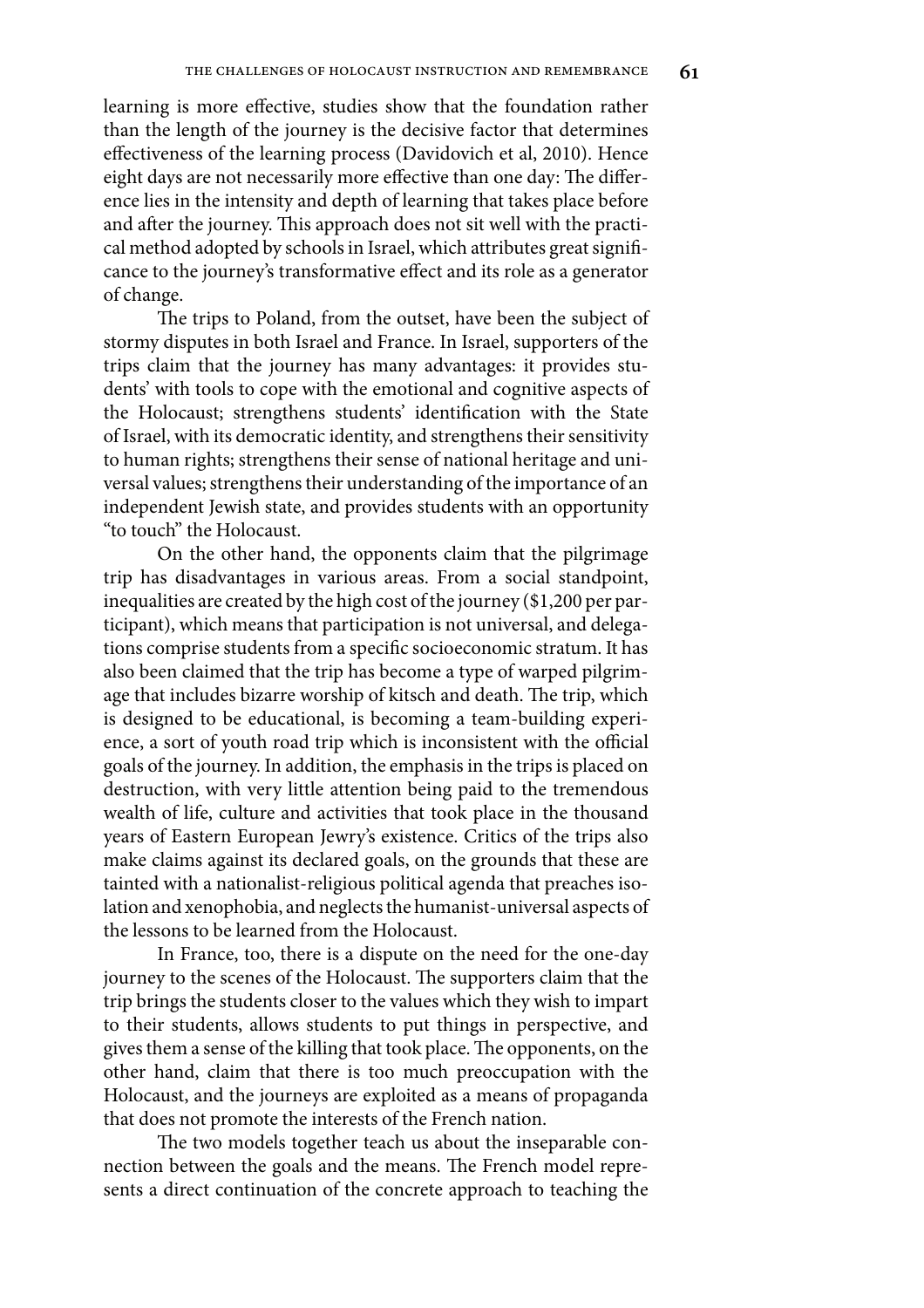Holocaust. The trip, a direct continuation of the curriculum, is essentially a cognitive journey. Although emotional and moral aspects definitely exist, they are not elaborated upon. This is a businesslike and brief model that maintains the proportions in all matters related to expectations from the trip. These proportions are also manifested in its length, i.e. a short visit that constitutes the continuation of a clear cognitive state of mind. The entire trip is operated by an institute that teaches about the Holocaust, and thus the compatibility and continuity between the goals and the means is retained.

The Israeli model is indicative of the scope of the weight and expectations attributed to this experiential learning. It is a complex bureaucratic operation, due to requirements of organizing an extended journey for many students. The contents, organization, preparation, and registration are all the responsibility of the schools. Holocaust institutions play no part in operating the trips, which are controlled by private companies. At times, this is liable to complicate the project even more. Unlike France, the Israeli model tries to "cover all bases," and impact students' cognition, emotions, and values. Students' feel overloaded as result of these ambitious aims and the pretentious view of the actual visit to the memorial sites as a change factor, attaching less weight to the processes that accompany such transformation. This is the specific mindset that is manifested in the Israeli education system, where it seems as if quantity is equal to quality. Attempts to introduce a shortened model proved unsuccessful, due to financial considerations and lack of consensus (Golan, 2005).

## **Discussion and Summary**

In the present framework an attempt was made to compare Holocaust instruction in Israel and in France. The comparison between the formal and informal curricula in both countries shows that both systems share this study's basic assumption concerning the inherent potential of teaching the Holocaust to the younger generation. Nevertheless, each country has a clear goal toward which it directs its students. The State of Israel, the Jewish state, perceives the Holocaust mainly through nationalist and Zionist eyes, directing the younger generation to learn particular lessons. This tendency can be identified from the structure and from the contents of the curricula which, jointly, are indicative of the role played by national values and emotion in Holocaust instruction. The formal curricula accounts for a small proportion of the overall curriculum, and most expectations focus on the trip, which is structured as a sequence of powerful emotional and moral experiences that are intensified by ceremonies, flags, singing, prayers and an emphasis on identification with the national and religious attributes of the victims. The intensity of the Israeli model lies in exposing the younger generation to its people's past, and in the inherent advantages of experiential learning. Nevertheless, its weaknesses include the limited connection between the formal curricula and the trip; an incompatibility between the institutions that teach about the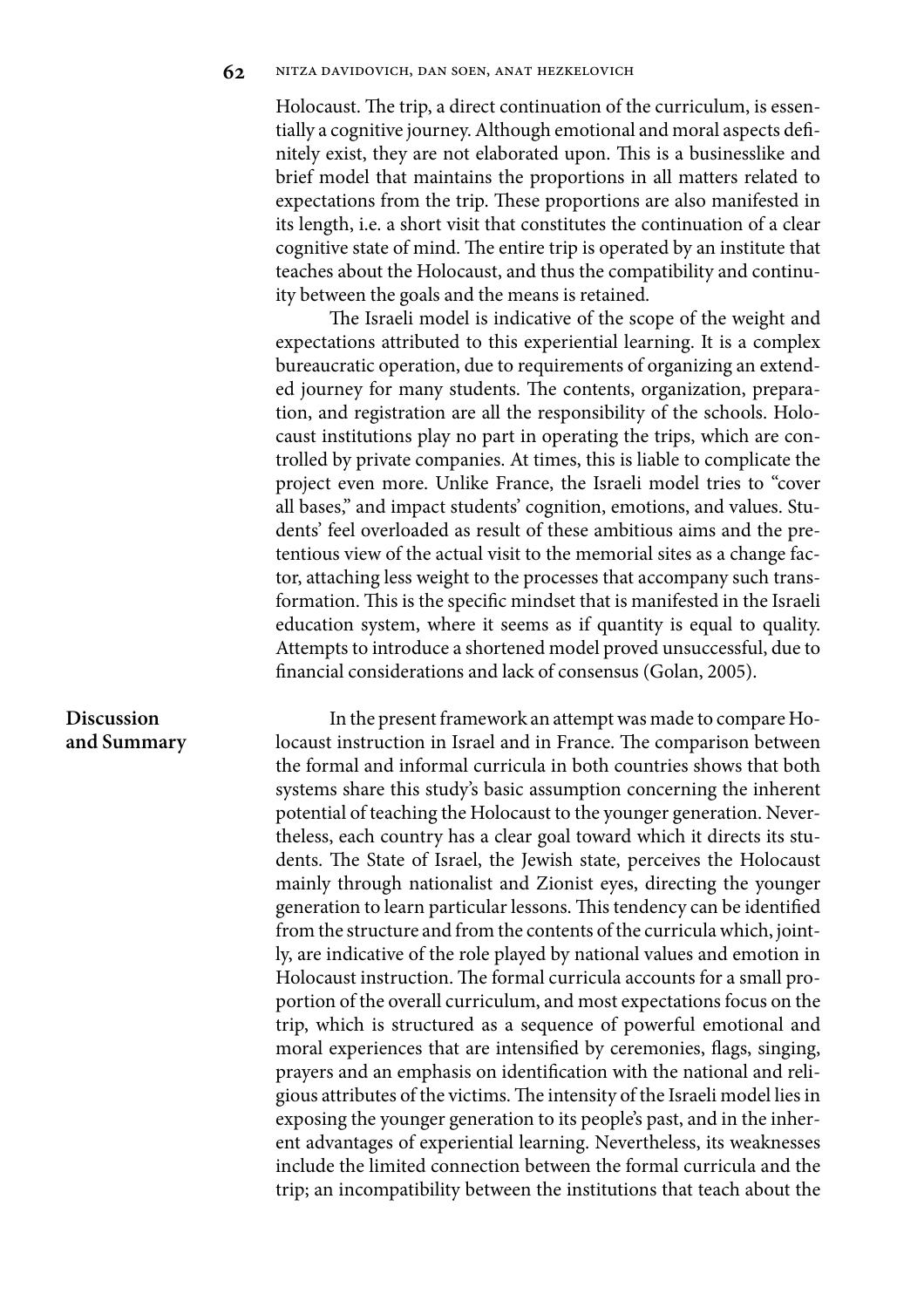Holocaust in Israel and the organizations responsible for guiding the students in Poland; and the exclusion of entire populations for economic reasons. Excessive emphasis on nationalism and Jewishness, as well as excessive hopes from the journey, have become the center of gravity of the learning process.

The French model, in contrast, represents a shortened version that is operated from start to finish by the Institute for Holocaust Studies. The formal curriculum is compatible with the journey program and includes all the students in each grade. Considerable attention is devoted to the universal lessons of the Holocaust. The process is based on complete cooperation between the school, which is in charge of the content, and the Institute for Holocaust Studies, which is in charge of the informal aspects. However, this model tends to exclude essential Jewish aspects of the Holocaust, creating a tremendous injustice to history.

Hence one can sum up and say that the Holocaust curriculum in France is very different from the one in Israel. This is manifested in both the formal and the informal curricula. One can see that the curriculum was created in an attempt to objectively report the historical facts, without guiding students to specific feelings or conclusions. Nevertheless, the overall approach of historical reporting, while relying on cognition alone, also involves the advancement of a certain agenda – the universal agenda. The formal and informal curricula are well integrated, due to the compatibility and congruence between the didactic content and the experiential content. The concise trip is compatible with the overall approach of Holocaust instruction that prioritizes the cognitive aspects of the learning experience, as the principal aspect. The trip offers an opportunity to view the subject matter at close hand, but does not constitute the main aspect of the teaching process. This is reflected in the time invested in the activities that preceded and follow the journey. Most of the efforts are devoted to establishing students' factual and historical knowledge before they see things at first hand. In this manner, the students come to see things from a historical perspective, with an orientation towards the universal aspects, and with no special emphasis on the Jewish or singular aspects of the Holocaust.

It is evident from the findings that the trips to Poland offer hope for the Jewish people and the world. The very fact that they are held indicates the educational system's need for them, as well as the level of expectations from them. Each country has different hopes from these trips; Israel hopes that Poland will return students to the folds of Judaism, Zionism and Israeliness. France hopes that Poland will return and reinforce humanism, equality, the value of life, and the value of man.

Both systems would benefit by adopting some of the elements of the other. Israel should teach its students the universal aspects of the Holocaust, in order to bring the world closer to it. At the same time,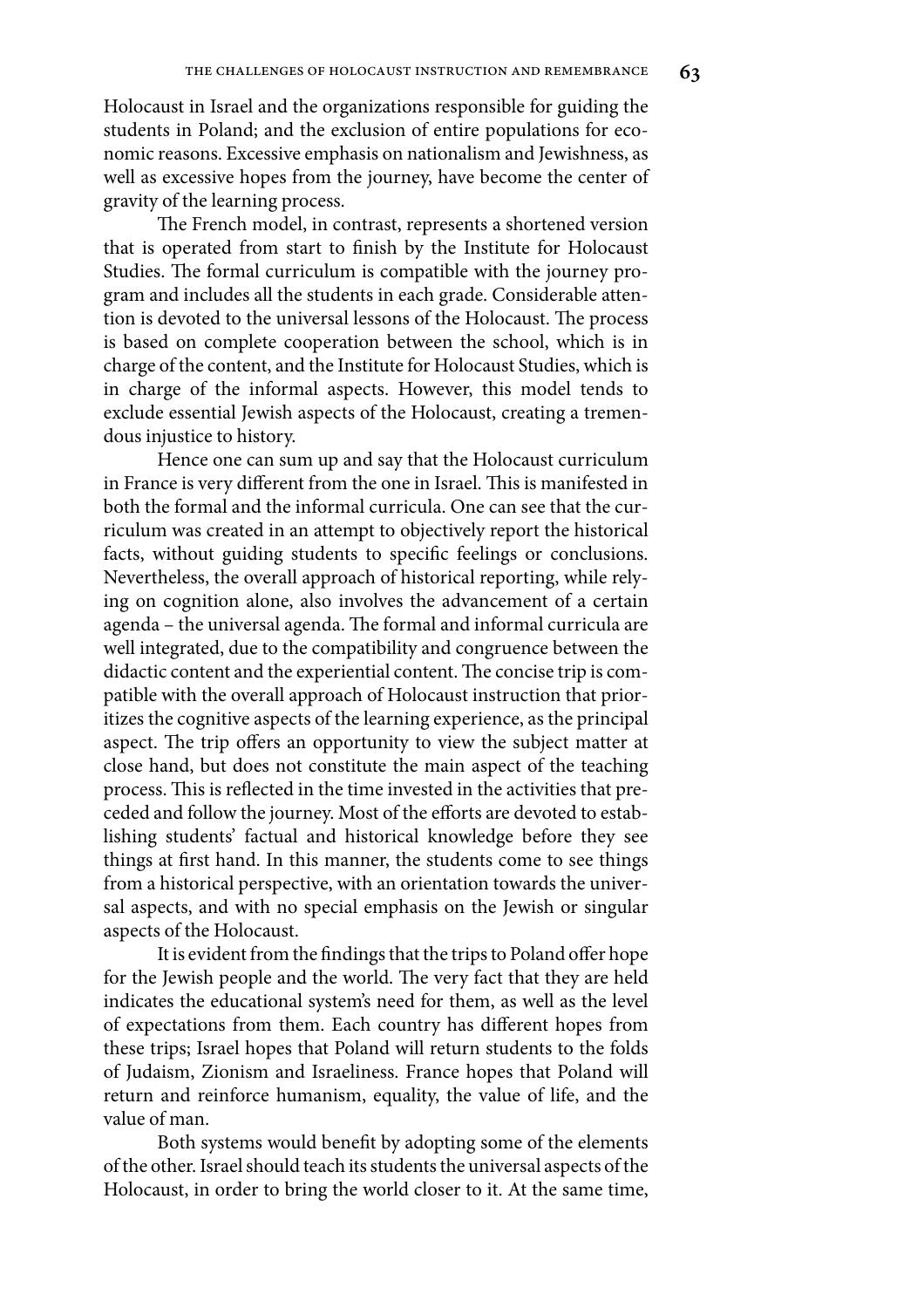|            | 64 | NITZA DAVIDOVICH, DAN SOEN, ANAT HEZKELOVICH                                                                                                                                                                                                                                                                                                                                                                                                                                                                                                                                                                                                                                                                                                                                                                                                                                                                                                                                                                                                                                                                                                                                                                                                                                                                                                                                                                                                                                                                                                                                                                                                                                                                                                                                                                                                                                                                                                                                                                                                                                                                                                                                                                                                                                                                                                                    |
|------------|----|-----------------------------------------------------------------------------------------------------------------------------------------------------------------------------------------------------------------------------------------------------------------------------------------------------------------------------------------------------------------------------------------------------------------------------------------------------------------------------------------------------------------------------------------------------------------------------------------------------------------------------------------------------------------------------------------------------------------------------------------------------------------------------------------------------------------------------------------------------------------------------------------------------------------------------------------------------------------------------------------------------------------------------------------------------------------------------------------------------------------------------------------------------------------------------------------------------------------------------------------------------------------------------------------------------------------------------------------------------------------------------------------------------------------------------------------------------------------------------------------------------------------------------------------------------------------------------------------------------------------------------------------------------------------------------------------------------------------------------------------------------------------------------------------------------------------------------------------------------------------------------------------------------------------------------------------------------------------------------------------------------------------------------------------------------------------------------------------------------------------------------------------------------------------------------------------------------------------------------------------------------------------------------------------------------------------------------------------------------------------|
|            |    | the world should place greater emphasis on the unique aspects of the<br>Holocaust, lest it forget that an entire community was meant to be<br>erased from the world purely because of its "race". The dialogue be-<br>tween schools in Israel and France should be expanded, and the idea<br>of creating joint curricula should be considered, in order to expand<br>the perspective of each country vis-à-vis the worldview that recog-<br>nizes universality but, at the same time, does not disregard the univer-<br>sal connection.                                                                                                                                                                                                                                                                                                                                                                                                                                                                                                                                                                                                                                                                                                                                                                                                                                                                                                                                                                                                                                                                                                                                                                                                                                                                                                                                                                                                                                                                                                                                                                                                                                                                                                                                                                                                                         |
| References |    | Carver, R. "Theory for practice: A framework for thinking about experiential<br>education." The Journal of Experiential Education, 19, 1996. 8-13.<br>Davidovich, N., and Kendall, Y. "Joint Trips by Israelis and Germans - Beyond<br>the Experiential Upheaval." Kivunim Hadashim, 14, 2006. 152-164.<br>Degnen, C. "Relationality, place, and absence: A three-dimensional perspective<br>on social memory." The Sociological Review, 53, 2005. 729-744.<br>Don Yehiya, E., and Lieberman, Y. "The Dilemma of Culture in the Modern<br>State: Changes and Developments in Civil Religion in Israel." Megamot,<br>28(4), 1984. 461-485.<br>Fentress, J., and Wickham, C. Social memory. Oxford: Blackwell, 1992.<br>Golan, Y. To Poland and back in 24 hours. www.zazu.co.il/Article.asp?artId=641<br>(2005)<br>Graetz, Z. Chronicles of Israel. Volume 4. Tel Aviv: Jezreel, 1954.<br>Grossman, H. "The March of the Living." Kesher Ayin, 147, 2005. 12-14.<br>Handel, M. (1950). Gzerot Tach Vetat [the Chmelnitsky Massacres of 1648-<br>1648]. Jerusalem: Kiryat Sefer.<br>Jablonka, H. (1998). Holocaust survivors in Israel - first summaries. Bshvil<br>Hazikaron, 26. Jerusalem: Yad Vashem, The Central School for Holo-<br>caust Studies.<br>"Jewish teacher in France suspended for teaching 'too much' about the Holo-<br>caust." Haaretz, 1/9, 2010.<br>Knoch, H. "The search for authenticity: Memory, emotions and testimony in<br>today's Germany." Tabur, 1, 2008. 10-23.<br>Lev, M. The effect of youth journeys to Poland on their positions vis-à-vis the<br>Holocaust in the cognitive domain and in the emotional domain.<br>Master's thesis. Bar Ilan University, Ramat Gan, 1998.<br>Resnik, J. "Sites of memory of the Holocaust: Shaping National Memory of the<br>Education System in Israel." Nations and Nationalism, 9, 2003. 297-317.<br>Romi, S., and Lev, M. "Israeli adolescents' knowledge, emotions and positions<br>vis-à-vis the Holocaust." Megamot, 42, 2003. 219-239.<br>Stauber, R. The lesson for the generation - Holocaust and heroism in the minds<br>of the public during the 1950s. Jerusalem: Ben Zvi Institute, 2000.<br>The Ministry of Education and Culture. Youth journeys to Poland - "It is my<br>brothers that I seek," Director General's Circular, 2009.<br>Interviews, Documents and Observation |
|            |    |                                                                                                                                                                                                                                                                                                                                                                                                                                                                                                                                                                                                                                                                                                                                                                                                                                                                                                                                                                                                                                                                                                                                                                                                                                                                                                                                                                                                                                                                                                                                                                                                                                                                                                                                                                                                                                                                                                                                                                                                                                                                                                                                                                                                                                                                                                                                                                 |
|            |    | Interview with Fondation de la Shoa-Paris representative Dominique Trimbur,<br>February (2009).<br>Interview with the director of the Memorial, Jacques Fredj, February (2009).<br>Interview with Olivier Lalieu, who is in charge of school journeys by students to<br>Poland at Memorial de la Shoah, February (2009).                                                                                                                                                                                                                                                                                                                                                                                                                                                                                                                                                                                                                                                                                                                                                                                                                                                                                                                                                                                                                                                                                                                                                                                                                                                                                                                                                                                                                                                                                                                                                                                                                                                                                                                                                                                                                                                                                                                                                                                                                                        |